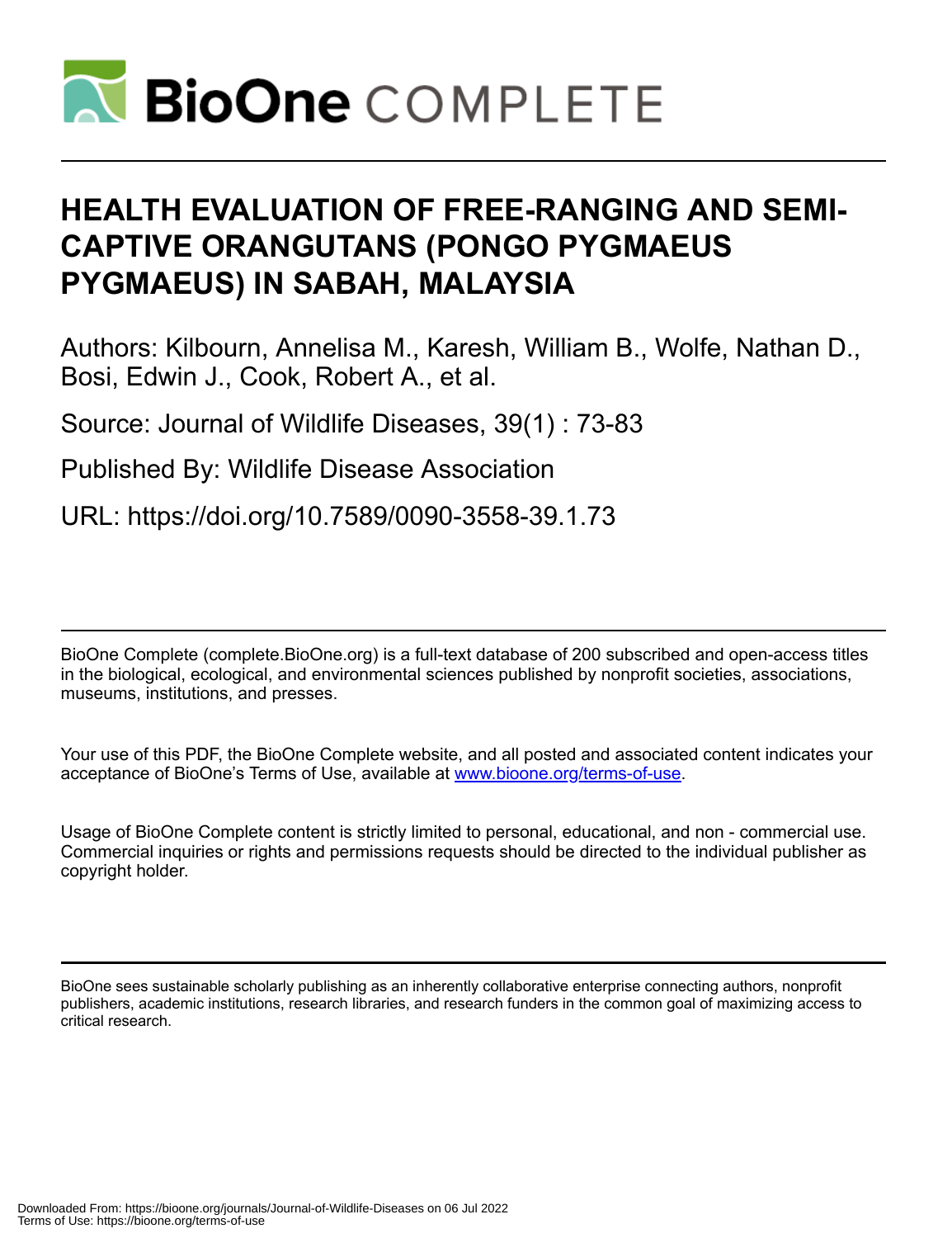# **HEALTH EVALUATION OF FREE-RANGING AND SEMI-CAPTIVE ORANGUTANS (PONGO PYGMAEUS PYGMAEUS) IN SABAH, MALAYSIA**

# **Annelisa M. Kilbourn,**1,2,3 **William B. Karesh,**1,2,5 **Nathan D. Wolfe,**<sup>4</sup> **Edwin J. Bosi,**<sup>2</sup> **Robert A. Cook,**<sup>1</sup> **and Mahedi Andau**<sup>2</sup>

<sup>1</sup> Field Veterinary Studies, Wildlife Conservation Society, 2300 Southern Blvd., Bronx, New York 10460, USA

<sup>2</sup> Wildlife Department Sabah, WDT 200, Sandakan 90009, Sabah, Malaysia

<sup>3</sup> Deceased

<sup>4</sup> Center for Immunization Research, Department of International Health, Johns Hopkins School of Hygiene and

Public Health, Baltimore, Maryland 21217, USA

<sup>5</sup> Corresponding author (email: wkaresh@wcs.org)

ABSTRACT: Baseline data on health of free-ranging wildlife is essential to evaluate impacts of habitat transformation and wildlife translocation, rehabilitation, and reintroduction programs. Health information on many species, especially great apes, is extremely limited. Between 1996 and 1998, 84 free-ranging orangutans captured for translocation, underwent a complete health evaluation. Analogous data were gathered from 60 semi-captive orangutans in Malaysia. Baseline hematology and serology; vitamin, mineral and pesticide levels; and results of health evaluations, including physical examination, provide a baseline for future monitoring. Free-ranging and semicaptive orangutans shared exposure to 11 of 47 viruses. The semi-captive orangutans had significantly higher prevalence of antibodies to adenovirus  $(P<0.0005)$  and rota (SA 11) virus (*P*,0.008). More free-ranging than semi-captive animals had antibodies to Japanese encephalitis virus ( $P \leq 0.08$ ) and foamy virus ( $P = 0.05$ ). Exposure to parainfluenza and langat viruses was detected exclusively in semi-captive animals and exposure to sinbis virus was only found in freeranging orangutans. There was evidence of exposure to respiratory syncytial virus, coxsackie virus, dengue virus, and zika virus in both groups. Ebstein-Barr virus was ubiquitous in both groups. Prevalence of antibodies against mumps virus changed from 0% in 1996 to 45% in 1998. No antibodies were detected to many important zoonotic viral pathogens, including herpesvirus and hepatitis virus. Prevalence of *Balantidium coli* and *Plasmodium pitheci* infections and exposure to mycobacterium was higher in the semi-captive animals. Differences in exposure to pathogens between the groups may be due to environmental factors including differences in exposures to other species, habitat quality, nutritional status, and other potential stressors. Differences in health parameters between captive and free-ranging orangutans need to be considered when planning conservation areas, translocation procedures, and rehabilitation protocols. Because survival of the orangutan is linked to animal and ecosystem health, results of this study will assist wildlife conservation programs by providing baseline health information.

*Key words:* Adenovirus, arbovirus, conservation, demographics, orangutan, *Plasmodium*, rotavirus, wildlife, zoonosis.

#### **INTRODUCTION**

Two subspecies of orangutan, *Pongo pygmaeus abelii* and *P. pygmaeus pygmaeus* (Zhi et al., 1996) are found in Indonesia and Malaysia and population estimates may be as low as 10,000 individuals (Andau, 1994). These arboreal great apes exist naturally at low population densities, approximately two individuals per km2 (Wolfheim, 1983). Males are generally solitary, while females often travel with an infant and/or juvenile offspring, although group size can fluctuate in relation to fruit availability. Orangutans are currently listed

as endangered and their populations continue to decline due to loss of habitat, human population expansion, and illegal capture and trade (Robertson and van Schaik, 2001). Disease, possibly linked to environmental changes, may play a role by affecting mortality, morbidity and fecundity. Infectious and noninfectious diseases may shape wildlife behavior and ecology (Dobson and Hudson, 1986; Colborn et al., 1997). The risks of over-crowding, inappropriate habitat, unsafe water, and waste disposal for transmission of water-borne and respiratory infections are well recognized (Tsai, 1994) as well as predisposing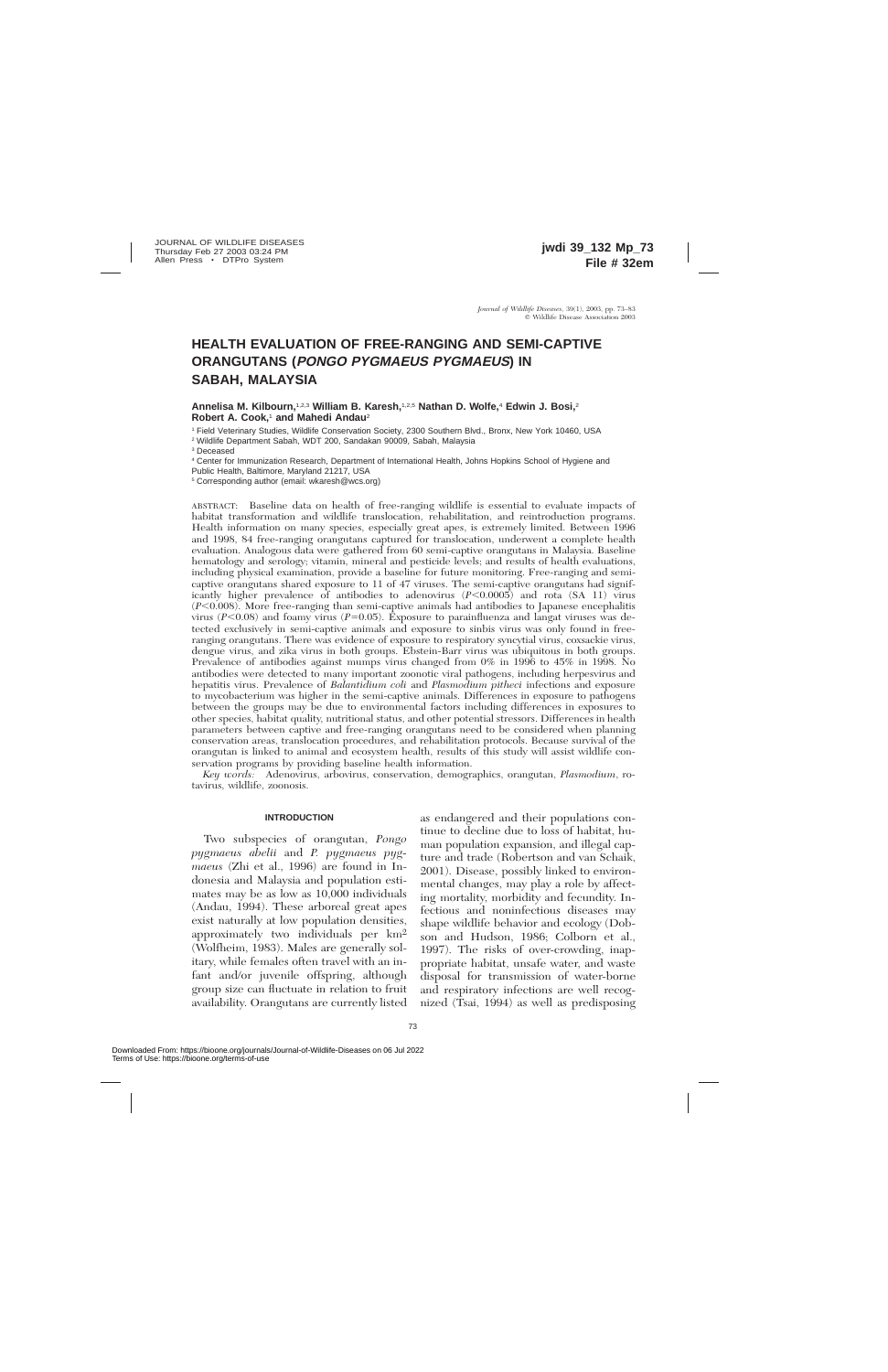individuals to the transmission of vectorborne and zoonotic infections. Great apes face threats caused by environmental change and pathogens shared between non-human primates and humans (Kalter et al., 1967).

The objectives of this study were to obtain 1) baseline health information on freeranging orangutans and 2) health data for development of protocols for rehabilitation and release programs.

# **MATERIALS AND METHODS**

Between 1996 and 1998, free-ranging (FR) orangutans were translocated as part of a conservation project conducted by the Sabah Wildlife Department (SWD; Sabah, Malaysia). Translocation of these primates from small isolated patches of forest due to be logged to protected habitat provided SWD, assisted by the Wildlife Conservation Society (WCS; Bronx, New York, USA), the opportunity to conduct thorough health evaluations on these animals. To compliment the FR orangutan health evaluations, similar protocols were used to evaluate semi-captive (SC) orangutans housed at the Sepilok Orangutan Rehabilitation Center (SOURC; Sandakan, Malaysia).

# **Site description**

Free-ranging orangutans were evaluated during translocation from forest fragments or degraded habitat in Eastern Sabah (Malaysia) to the protected Tabin Wildlife Reserves  $(TWR; 05'12.692''N, 118'38.738''E)$  south of the Segama River (Sabah, Malaysia). All capture sites were within 200 km of the TWR and included 15 sites of primary and secondary rain-forest patches  $>200$  ha surrounded by landscapes cleared for agriculture, devoid of trees, or replaced with oil palm plantations. The TWR consists of  $1,600 \text{ km}^2$  of protected primary and secondary lowland tropical rain forest. Historic and resident population densities of orangutans are low (Andau et al., 1994).

Semi-captive confiscated, orphaned, or injured orangutans undergoing rehabilitation were housed in cages and/or released daily at SOURC (05'51.841"N, 117'57.003"E). This orangutan rehabilitation center is located on the northern edge of the Sepilok Forest Reserve, a 400-km2 reserve of protected primary and secondary forest outside Sandakan, Sabah. Both sites are under SWD management.

# **Populations and study period**

Between August 1996 and May 1998, FR orangutans were immobilized, examined, transported to the TWR, and released within 48 hr of capture. Orangutans were divided into four age classes based on weight and dental morphology. Age groups were: infant  $\leq 1$  yr; juvenile 1–5 yr old; subadult 6–10 yr old; and adult .10 yr of age. Orangutans were identified by tattoo and transponder chip (Trovan®, Electronic Identification Devices, Santa Barbara, California, USA), freeze branding, and photographs.

Over 130 orangutans resided at SOURC during this study; most were from Sabah. Samples were evaluated from 60 of these SC individuals. After a 60-day quarantine, orangutans progressed from cages to a SC status in Sepilok Forest Reserve where they are fed bananas and milk daily. Animals were classified into age classes as for FR orangutans.

# **Sample and data collection**

Most FR animals were immobilized with either tiletamine-zolazepam hydrochloride (Telazol®, 100 mg/ml, Fort Dodge Laboratories, Inc., Fort Dodge, Iowa, USA;  $n=66$  or ketamine (Ketaset®, Fort Dodge Laboratories, Inc.) and xylazine (Rompun, Miles Agricultural Division, Animals Health Products, Mission, Kansas, USA;  $n=18$ ). When required, juveniles and infants were manually restrained. Based on visual weight estimates, dosages of 7 mg/kg of ketamine and 1.4 mg/kg xylazine or 3 mg/kg of Telazol<sup>®</sup> were chosen. Drugs were administered intramuscularly, via rifle or pistol with 3 ml darts (Telinject® USA, Saugus, California; Kilbourn et al., 1997). If the SC animals required immobilization, 3 mg/kg dose of Tela $zol^{\otimes}$  was given intramuscularly by hand.

Following immobilization, physical examinations were performed, and 2–15 ml of blood were collected from cephalic, saphenous, or femoral veins. Blood was placed in plain, ethylenediaminetetraacetic acid, heparinized, and non-vulcanized rubber top tubes immediately. Plasma and serum were harvested within minutes after centrifugation and aliquots placed into vials (cryovials®, Nalge Company, Rochester, New York) and frozen in liquid nitrogen. Blood cells were processed with glycerolite prior to freezing according to the techniques described by Cox-Singh et al. (1997) for subsequent detection of *Plasmodium* spp. Thick and thin peripheral blood films (PBF) were made. Thin smears were dried and fixed in methanol (Diff-quick<sup>®</sup>, Baxter Healthcare Corp., Miami, Florida, USA) for differential counts. Thick films were allowed to dry and then the cells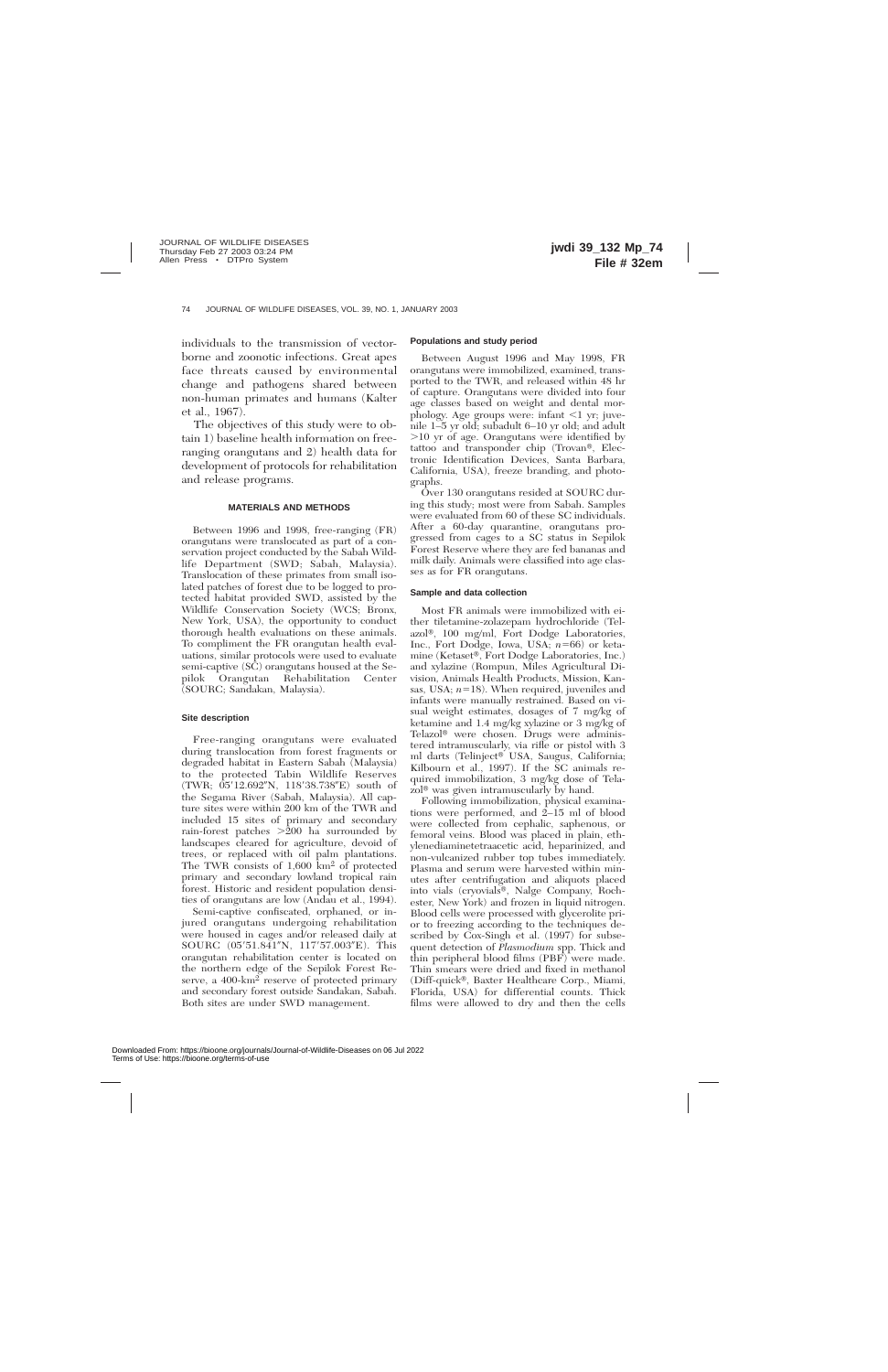were lysed in an aqueous solution. Three spots of approximately  $70 \mu l$  of whole blood were placed onto Whatman 3MM® (Minnesota Mining and Manufacturing Co., St. Paul, Minnesota, USA) chromatography paper, dried, and placed with desiccant packages of silica beads into plastic bags. For the Knott's technique, a concentration procedure using blood and dilute formalin designed to detect microfilaria, a small volume of blood  $\left($  <1 ml) was mixed with 11 ml 2% formalin. Hairs, using gloves or sterile forceps, were plucked and placed in paper envelopes for genetic analysis. Fecal samples were placed in polyvinyl alcohol (PVA® Para-pak, Meridian Diagnostics Inc., Cincinnati, Ohio, USA) and/or 10% phosphate buffered formalin and wide-mouth plastic vials.

#### **Sample analysis**

Hematocrit, total solids, and white blood cell (WBC) counts using the Unopette<sup>®</sup> system (Beckton Dickinson & Co., Franklin Lakes, New Jersey, USA), were conducted in the field.  $\text{Dif-quick}^{\circledast}$  stained samples were used for WBC differentials, preformed at the SOURC laboratory. Serum was processed on an automated analyzer (Ciba Corning Alliance 580 Auto Analyzer, Ciba Corning Diagnostics Corp., New York, New York) at a commercial veterinary laboratory (ANTECH Diagnostics, New York, New York). Serum mineral analysis was conducted at Michigan State Animal Health Diagnostic Laboratory (MSHDL, East Lansing, Michigan, USA) by inductively coupled argon plasma emission spectroscopy as described by Stowe et al. (1993). Plasma samples were analyzed at the WCS Nutrition Laboratory for alpha-tocopherol, beta-tocopherol, and retinol as described by Dierenfeld et al. (1993). Chlorinated and polychlorinated biphenyl pesticides (aldrin; alpha-BHC; beta-BHC; O, P'-DDD; P,  $P'$ -DDD; P, P'-DDE; O, P'-DDT; P, P'-DDT; dieldrin; endrin; heptachlor epoxide; lindane (gamma-BHC); and nonachlor) were analyzed at MSHDL using the method described by Price et al. (1986).

Thirty-nine non-arthropod borne and eight arthropod-borne viruses (Tables 1, 2) were chosen based on their potential to infect both human and/or non-human primates (Heberling and Kalter, 1986; Marchette, 1994; Kalter et al., 1997). Serologic techniques described by Kalter and Heberling (1971) and Kalter et al. (1997) were conducted at the Virus Reference Laboratory (San Antonio, Texas, USA). Analyses for vector-borne viral diseases were conducted by the Centers for Disease Control and Prevention (Arbovirus Branch, Atlanta, Georgia, USA), and Harvard School of Public

Health (Boston, Massachusetts, USA) and selected based on potential agents in the region (Tesh et al., 1975; Wolfe et al., 2001). Analyses for flavivirus antibodies used enzyme-linked immunosorbent assays and immunofluorescent antibody testing. Antibody titers of 1:20 were considered positive of exposure to the virus of interest or a closely related strain (Wolfe et al., 2001). Ninety-eight serum samples, 54 from FR and 44 SC orangutans were tested for antibodies to viruses listed in Tables 1 and 2. Testing for foamy viruses was only conducted on 1998 samples and the sample size was smaller.

Detection of antigen 85 (Ag85), a protein produced by actively reproducing mycobacteria, was used as an indicator of active mycobacterial infection in FR animals (Kilbourn et al., 2001). Intradermal skin testing and Ag85 analysis were done on SC animals. Animals were tested for antibodies to 17 serovars of *Leptospira interrogans* by microscopic agglutination test conducted at the New York State Veterinary Diagnostic Laboratory (Cornell University, Ithaca, New York; positive if  $\geq$ 1:100). Bacteria were isolated from fecal samples, lesions, and/or organs in a few SC animals on routine culture and sensitivity testing. Cultures were not run on FR animals due to logistical constraints.

A total of 84 orangutans were examined for *Plasmodium* spp. Of these, 45 samples were from FR orangutans and 39 were from SC orangutans at SOURC. Polymerase chain reaction (PCR) assays and microscopic examination of Giemsa-stained peripheral blood films were used. These films were screened under low and high power for *Plasmodium,* either by laboratory technologists at the district hospital or by officers from the Sabah State Vector-Borne Disease Control Office (Sandakan, Sabah, Malaysia). Blood spots on filter paper were extracted using InstaGene<sup>®</sup> extraction kit (Bio-Rad Laboratories, Hercules, California) as described (Cox-Singh et al., 1997; Wolfe et al., 2001). Extracted DNA was subject to a *Plasmodium* genus-specific PCR assay modified from a nested PCR protocol (Singh et al., 1996). Fecal samples were analyzed for gastrointestinal parasites by direct smears and flotation followed by microscopic evaluation. A subjective estimations of parasite loads were made based on the number of parasites seen per low power field (low,  $\leq$ 1; moderate, 1–5; and high, .5 parasites per low power field).

Results were analyzed using a Chi-square test and Fisher's exact test (Hennekens and Buring, 1987) and Epitool Statistical Application (Carolyn Masters-Williams; Epitool v. 1.03, John Hopkins Hospital, Department of Health-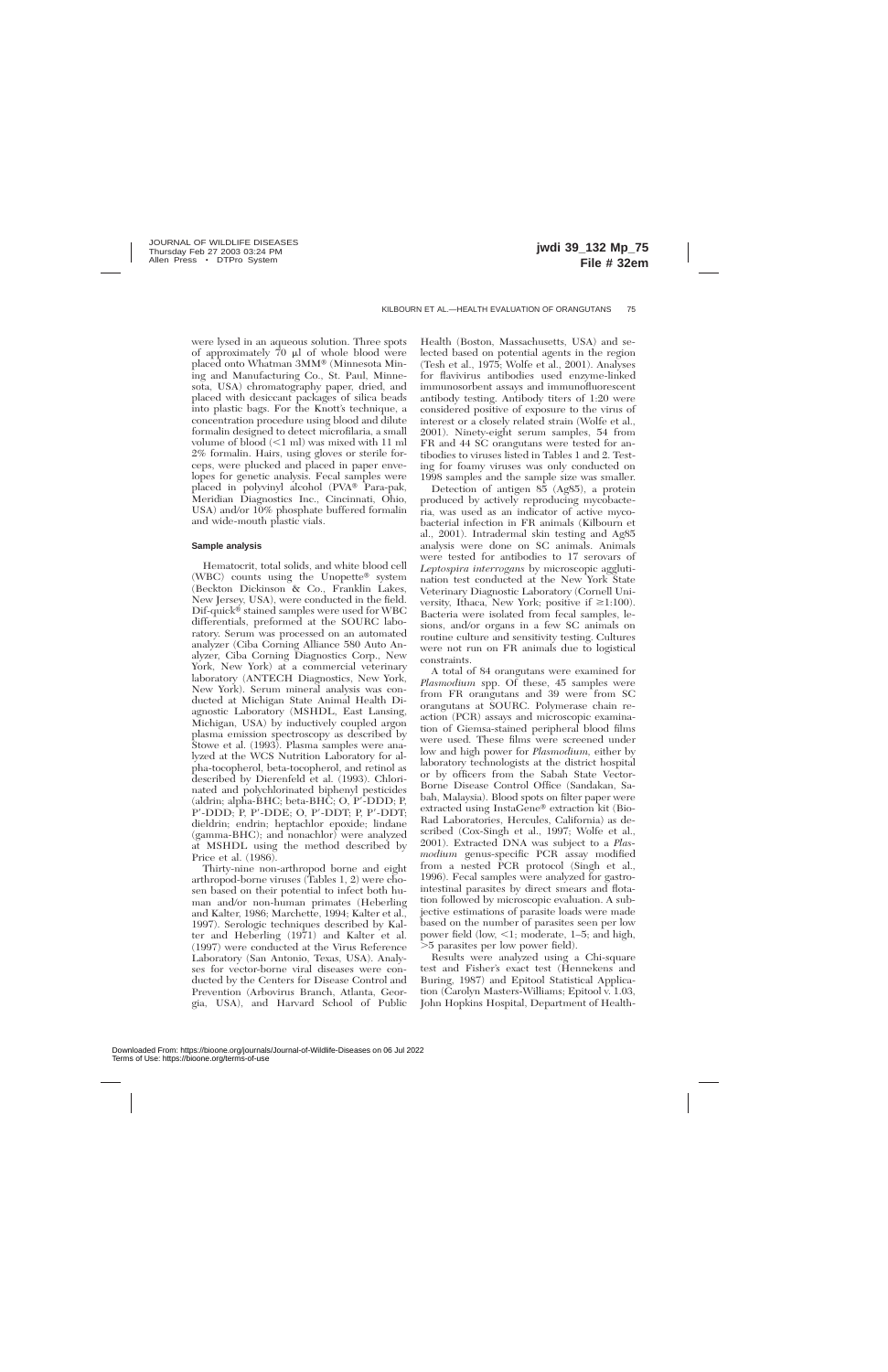|                 |                                                      | Semi-captive                     | Free-ranging                       |                |
|-----------------|------------------------------------------------------|----------------------------------|------------------------------------|----------------|
|                 |                                                      | Number positive<br>number tested | Number positive/<br>number tested  |                |
|                 | Virus                                                | $(\%)$                           | $(\%)$                             | Test           |
| Non-arboviruses | Herpes virus simiae B <sup>a</sup>                   | (0%<br>)/44                      | $0\%$<br>V54                       |                |
|                 | Chimpanzee cytomegalovirus <sup>a</sup>              | $(0\%$<br>0/44                   | $0\%$<br>V54                       | ದ              |
|                 | Coxsackie B <sup>a</sup>                             | $(0\%$<br>0/44                   | $(0\%$<br>V54                      | ದ              |
|                 | Coxsackie B-1ª                                       | $0\%$<br>0/44                    | $0\%$<br>V54                       | ದ              |
|                 | Coxsackie B-2 <sup>a</sup>                           | (0%<br>0/44                      | $0\%$<br>0/54                      | ದ              |
|                 | Coxsackie B-3 <sup>a</sup>                           | $0\%$<br>0/44                    | $\mathcal{O}^{\otimes}$<br>V54     | ದ              |
|                 | Coxsackie B-5 <sup>a</sup>                           | (0%<br>0/44                      | $\mathscr{O}(\mathscr{O})$<br>0/54 | ದ              |
|                 | Coxsackie B-6 <sup>a</sup>                           | $0\%$<br>0/44                    | $0\%$<br>154                       |                |
|                 | Encephalomyocarditis <sup>a</sup>                    | (0%<br>0/44                      | $0\%$<br>0/54                      |                |
|                 | Filo-group Ebola-Reston and Marburg <sup>a</sup>     | $(0\%$<br>0/44                   | $(0\%$<br>0/54                     |                |
|                 | Influenza A <sup>a</sup>                             | $(0\%$<br>0/44                   | $(0\%$<br>0/54                     | ಡ              |
|                 | Influenza B <sup>a</sup>                             | $(0\%$<br>0/44                   | (0%<br>0/54                        | ದ              |
|                 | Hepatitis A—total $Ag^b$                             | $(0\%$<br>0/44                   | $(0\%$<br>0/54                     | ≏              |
|                 | Hepatitis B—total $Ag^b$                             | $(0\%$<br>0/44                   | $0\%$<br>0/54                      | ᅀ              |
|                 | Herpes hominis 1ª                                    | $(0\%$<br>0/44                   | $(0\%$<br>0/54                     | ದ              |
|                 | Herpes hominis 2ª                                    | (0%<br>0/44                      | $(0\%$<br>0/54                     | ದ              |
|                 | Rubeola <sup>a</sup>                                 | $(0\%$<br>0/44                   | $(0\%$<br>3/54                     | ದ              |
|                 | Monkey pox <sup>a</sup>                              | $(0\%$<br>0/44                   | $0\%$<br>0/54                      |                |
|                 | Parainfluenza 1ª                                     | $(0\%)$<br>0/44                  | $0\%$<br>0/54                      | ದ              |
|                 | Parainfluenza 2 <sup>ª</sup>                         | $(0\%$<br>0/44                   | $(0\%$<br>0/54                     | ದ              |
|                 | Poliomyelitis <sup>a</sup>                           | $(0\%$<br>0/44                   | (0%<br>0/54                        |                |
|                 | Poliomyelitis 1ª                                     | $(0\%$<br>0/44                   | $0\%$<br>0/54                      | ದ              |
|                 | nyelitis 2ª<br>Poliom                                | $(0\%$<br>0/44                   | $0\%$<br>0/54                      |                |
|                 | Poliomyelitis 3ª                                     | $(0\%)$<br>0/44                  | $(0\%$<br>0/54                     | ದ              |
|                 | a <sup>a</sup><br>Rubell                             | (0%<br>0/44                      | (0%<br>0/54                        | $\mathfrak{a}$ |
|                 | green monkey herpes <sup>a</sup><br>African          | $0\%$<br>0/44                    | (0%<br>3/54                        | a              |
|                 | green monkey cytomegalovirus <sup>a</sup><br>African | (0%<br>0/44                      | $\frac{2}{2}$                      | ದ              |
|                 | Varicella-Zoster <sup>a</sup><br>Simian              | $0\%$<br>0/44                    | (0%<br>0/54                        | ದ              |
|                 | immunodeficiency <sup>a</sup><br>Simian              | $(0\%$<br>0/44                   | (0%<br>0/54                        | ದ              |
|                 | retrovirus <sup>a</sup><br>Simian                    | $(0\%$<br>0/44                   | (0%<br>V54                         | ದ              |
|                 | la-zoster <sup>a</sup><br>Varicel                    | $0\%$<br>0/44                    | $(0\%$<br>V54                      |                |
| Arboviruses     | Batai <sup>c</sup>                                   | $0\%$<br>0/31                    | (0%<br>0/40                        |                |
|                 | Chikungunya <sup>c</sup>                             | $0\%$<br>53                      | $\mathcal{O}^{\mathcal{O}}$<br>040 |                |

Immunofluorescence and ELISA, VRL Simian Diagnostic Laboratory and Centers for Disease Control and Prevention, Atlanta, Georgia, USA.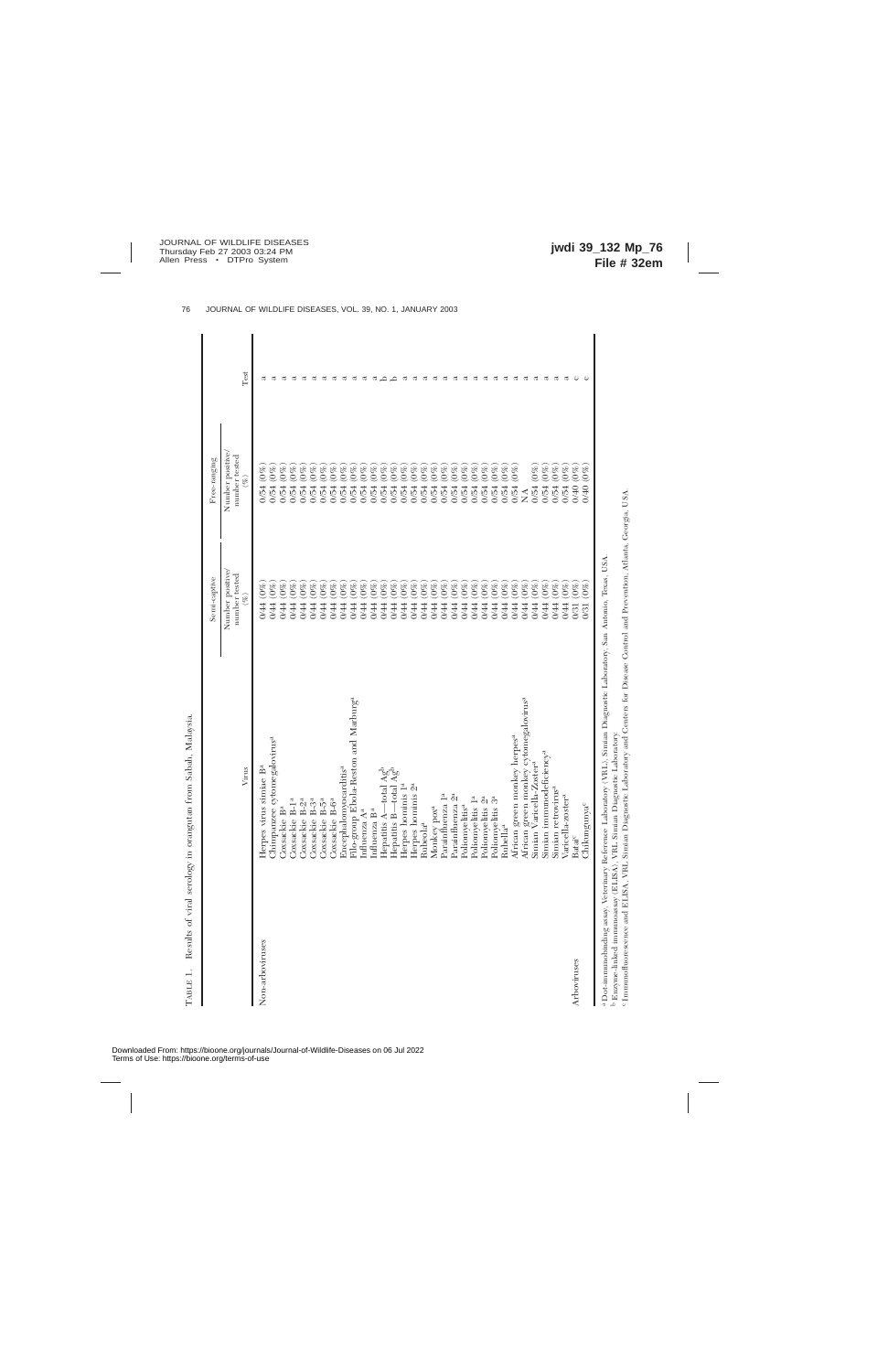|                 | Virus                              | Semi-captive;<br>Number positive/<br>number tested<br>$(\%)$ | Free-ranging;<br>Number positive/<br>number tested<br>$(\%)$ | Total<br>positive % |
|-----------------|------------------------------------|--------------------------------------------------------------|--------------------------------------------------------------|---------------------|
| Non-arboviruses | Adenovirus group <sup>a</sup>      | 18/44 (40%)                                                  | 3/54(5%)                                                     | 21                  |
|                 | Coxackie B-4 <sup>a</sup>          | $1/44$ $(2.2\%)$                                             | $1/54$ $(1.8\%)$                                             | $\mathbf{2}$        |
|                 | Ebstein-Barr <sup>b</sup>          | 44/44 (100%)                                                 | 54/54 (100%)                                                 | 100                 |
|                 | Foamy <sup>a</sup>                 | $10/24$ $(41\%)c$                                            | 15/20 (75%) <sup>c</sup>                                     | 25                  |
|                 | Mumps <sup>a</sup>                 | $11/44$ $(25\%)^{\rm d}$                                     | $11/54$ $(20\%)^{\rm d}$                                     | 22                  |
|                 | Parainfluenza 3 <sup>a</sup>       | $1/44$ $(2.2\%)$                                             | $0/54(0\%)$                                                  | 1                   |
|                 | Respiratory syncytial <sup>a</sup> | $2/44$ $(4.5\%)$                                             | $1/54$ $(1.8\%)$                                             | 3                   |
|                 | Rotavirus SA11 <sup>a</sup>        | 25/44 (56%)                                                  | 15/54 (27%)                                                  | 40                  |
| Arboviruses     | Dengueb                            | 10/31(32%)                                                   | $11/40$ $(28%)$                                              | 29                  |
|                 | Japanese encephalitis <sup>b</sup> | 5/31(16%)                                                    | $14/40$ $(38%)$                                              | 28                  |
|                 | Langat <sup>b</sup>                | 1/31(3%)                                                     | $0/40(0\%)$                                                  |                     |
|                 | Sinbish                            | $0/31(0\%)$                                                  | $4/40(10\%)$                                                 | 5                   |
|                 | Tembusub                           | 1/29(3%)                                                     | 1/39(3%)                                                     | 3                   |
|                 | Zikab                              | 1/31(3%)                                                     | $5/40$ $(13%)$                                               | 8                   |

TABLE 2. Results of viral serology of orangutan from Sabah, Malaysia.

<sup>a</sup> Dot-immunobinding assay at VRL Simian Diagnostic Laboratory.

<sup>b</sup> Immunoflurecent antibody (commercial IFA) and/or ELISA VRL Simian Diagnostic Laboratory and Centers for Disease Control and Prevention.

<sup>c</sup> No samples from 1996 or 1997 were tested for this virus; only 1998 samples were tested.

 $d$  All samples from 1996 and 1997 were negative  $(0/50)$ ; all positive samples are from 1998 (22/48).

care Epidemiology and Infection Control, Baltimore, Maryland, USA).

#### **RESULTS**

A total of 84 FR orangutans was studied. Sixty-two percent  $(n=52)$  of FR were adults compared to only  $13\%$   $(n=17)$  SC animals. The percent of FR females captured for translocation  $(56\%, n=47)$ , was similar to the percent of females studies in the SC population  $(53\%, n=68)$ . Nine FR females were accompanied by a juvenile. We assumed juveniles with females were offspring. No captured female appeared pregnant upon palpation. Most FR animals appeared healthy but lean. One female had a grade III systolic heart murmur and several animals had superficial abrasions on their hands and feet. One adult female had a laceration on her lower lip. Two FR animals had no significant lameness or dysfunction despite having lesions suggestive of previously healed fractures of humerus and femur. Two adult males had unilateral corneal opacities.

A total of 129 SC orangutans had physical exams. Physical injuries were common on all adult and a few juvenile animals upon arrival to SOURC. Predominant injuries included fractured bones, and knife, rope, or chain induced injuries. Only one injury, a fractured femur, had not healed at the time blood samples were collected. Most animals had been housed at SOURC for several months to years or were completing or had finished their quarantine. Nasal discharge and loose stool were common findings. Corneal opacities were seen in three adult males.

#### **Blood and fecal analysis**

Serum chemistries, serum soluble elements, and plasma vitamins for FR orangutans are presented in Tables 3–5. Chlorinated pesticides and polychlorinated biphenyls (PCBs) were not detected in samples analyzed.

Viruses for which antibodies were detected are listed in Tables 1 and 2. Exposure to mumps virus in both FR and SC populations changed significantly during the study, with no positive antibody titers in 1996 and 1997 (0/50 combined samples tested prior to 1998) whereas 45% (22/48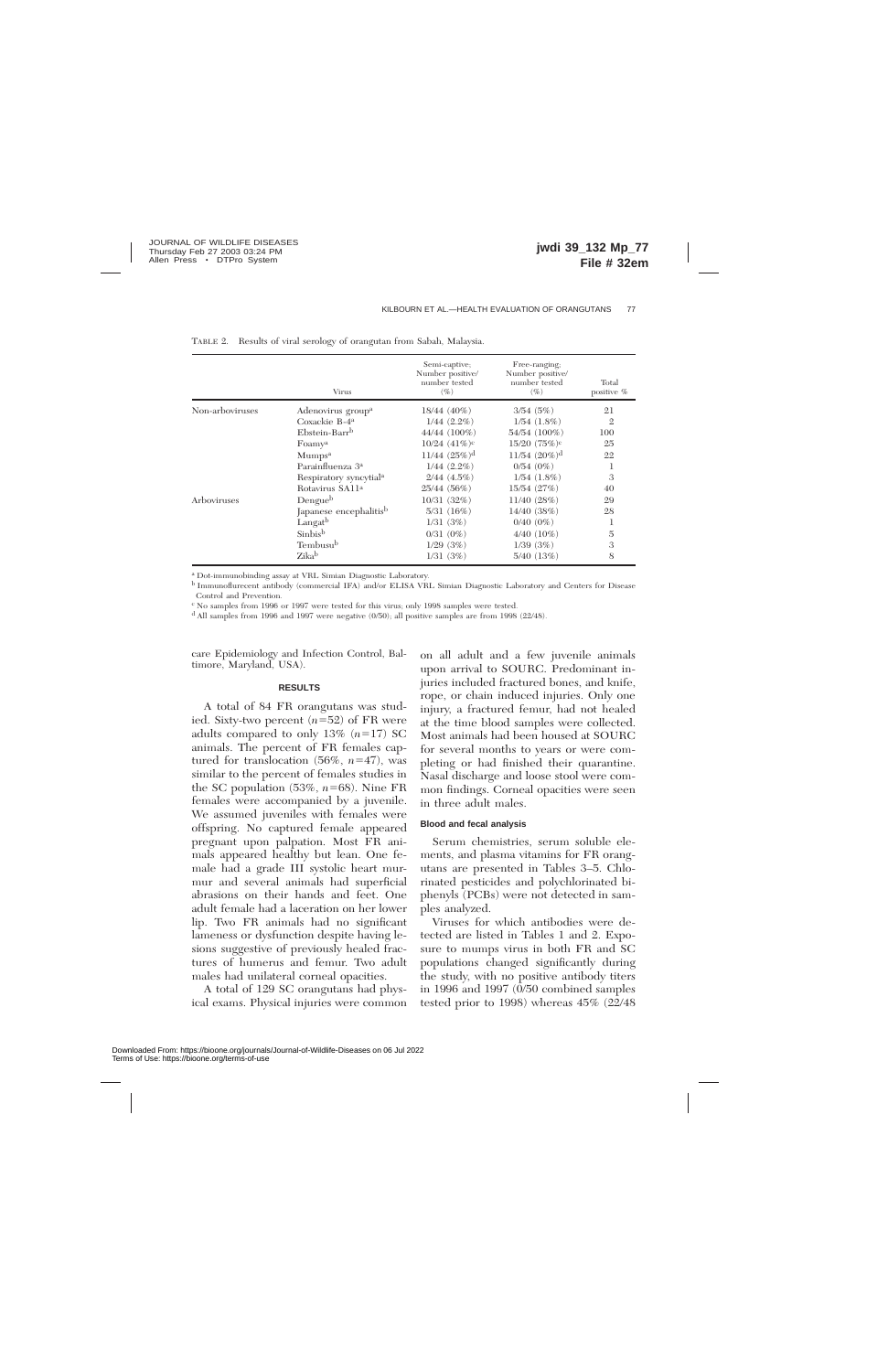| Serum parameters                     | Units | Mean   | <b>SD</b> | Range                      |
|--------------------------------------|-------|--------|-----------|----------------------------|
| Albumin/globulin ratio               |       | 1.56   | 0.33      | $0.85 - 2.18$              |
| Albumin                              | g/dl  | 4.07   | 0.55      | $2.9 - 5.6$                |
| Alkaline phosphatase                 | IU/1  | 288.9  | 186.3     | $2 - 1,186$                |
| Alanine aminotransferase             | IU/1  | 65.9   | 88.8      | $14 - 520$ <sup>a</sup>    |
| Amylase                              | IU/l  | 187    | 565       | 23-3,538                   |
| Aspartate aminotransferase           | IU/1  | 246    | 490       | $13 - 2,844$ <sup>a</sup>  |
| Blood urea nitrogen                  | mg/dl | 10.8   | 13.4      | $1.0 - 80$                 |
| Blood urea nitrogen/creatinine ratio |       | 9.48   | 7.7       | $1.0 - 39$                 |
| Calcium                              | mg/dl | 8.46   | 1.32      | $2 - 10.8$                 |
| Calcium/phosphorus ratio             |       | 2.55   | 135.5     | $1.12 - 4.5$               |
| Cholesterol                          | mg/dl | 161.9  | 165.9     | $77 - 1,125$               |
| Chloride                             | mg/dl | 97.5   | 1.63      | $11 - 118$                 |
| Carbon dioxide                       | mmol/ | 15.2   | 1.67      | $14 - 21$                  |
| Creatine kinase                      | IU/1  | 2497   | 3767      | $72 - 10,000$ <sup>a</sup> |
| Creatinine                           | mg/dl | 1.4    | 2.2       | $0.7 - 11$                 |
| Gamma glutamyltransferase            | IU/1  | 14.7   | 10.6      | $1.0 - 48$                 |
| Globulin                             | gm/dl | 2.6    | 0.42      | $2 - 3.5$                  |
| Glucose                              | mg/dl | 118.7  | 47.5      | $57 - 275$                 |
| Potassium                            | meq/1 | 4.55   | 97.5      | $3 - 8.9$                  |
| Lactate dehydrogenase                | IU/1  | 1424.8 | 2507      | $58 - 10,000$ <sup>a</sup> |
| Lipase                               | IU/l  | 23.2   | 22.4      | $2 - 126$                  |
| Magnesium                            | mg/dl | 1.63   | 0.41      | $0.7 - 3$                  |
| Sodium                               | meq/1 | 135.5  | 4.55      | $34 - 157$                 |
| Phosphorus                           | mg/dl | 3.68   | 2.55      | $1.9 - 7.3$                |
| Total bilirubin                      | mg/dl | 0.57   | 0.54      | $0.1 - 2.6$                |
| Total protein                        | gm/dl | 6.75   | 0.63      | $5.5 - 8.5$                |
| Triglyceride                         | mg/dl | 71.2   | 30.4      | $27 - 161$                 |

TABLE 3. Serum chemistries values from 38 free-ranging orangutan from Sabah, Malaysia.

<sup>a</sup> Mean higher than International Species Information System physiologic reference value.

combined samples tested in 1998) of the samples were positive in 1998  $(P<0.003)$ . Only SC orangutans had antibodies to parainfluenza 3 (2%) and langat virus (3%) whereas only FR animals had antibodies to sinbis virus  $(10\%)$   $(P=0.075)$ . Prevalence of antibodies to adenovirus (*P*<0.003) and rotavirus SA 11  $(P<0.003)$  were significantly higher in the SC than FR animals. Prevalence of antibodies to Japanese encephalitis virus  $(P<0.08)$  and foamy virus  $(P=0.05)$  was higher in FR orangutans. Prevalence of antibodies to non-arboviral pathogens in the SC orangutans was significantly higher than in FR animals  $(P=0.01,$  relative risk [RR] 1.34) where as the prevalence of antibodies to the arbovirus was significantly higher in FR animals  $(P=0.05, RR 0.58)$ . There was no evidence of exposure to the remaining 33 viruses listed in Table 1.

All but one of FR orangutans  $(n=34)$ tested were positive for antibodies against one or more serotypes of *L. interrogans* (Table 6). Antibody titers of 1:1,600 were detected in two individuals. Antigen 85 levels indicated that SC orangutans had increased exposure to *Mycobacterium* spp. activity than did their FR counterparts (Kilbourn et al., 2001). *Burkholderia pseudomallei, Klebsiella* sp., *Mycobacterium avium,* and *Escherichia coli* were isolated from semi-captive orangutans during this study period.

The rate of *Plasmodium* spp. infection in SC orangutans (77%) was significantly higher  $(P<0.01)$  than in FR orangutans (24%) (Wolfe et al., 2001). Positive status was independent of sex  $(P>0.05)$  but not independent of age group  $(P<0.01)$  (Wolfe et al., 2001). No microfilaria were found in blood samples.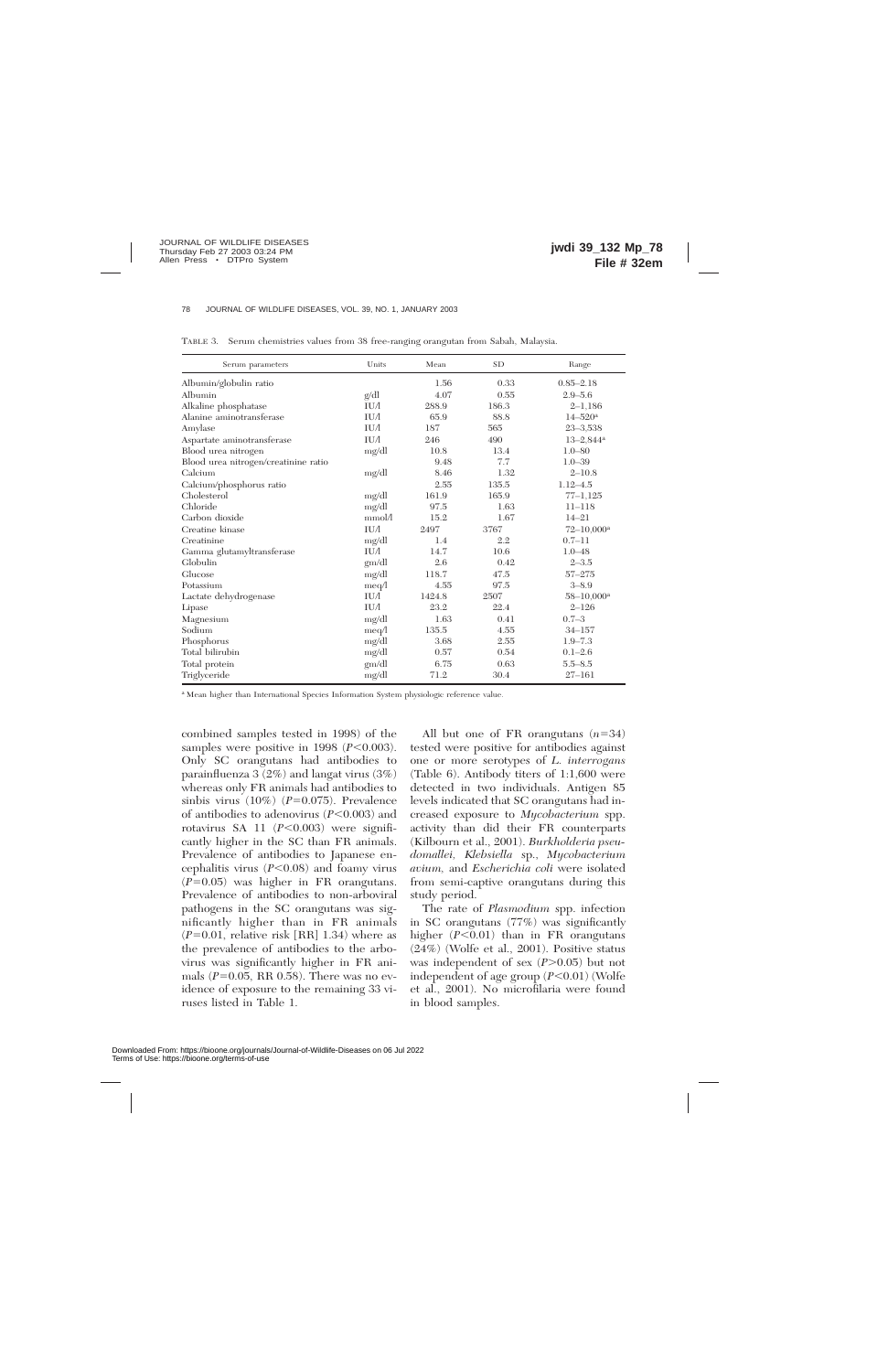| Minerals<br>(ppm dry |       |       |               |
|----------------------|-------|-------|---------------|
| weight)              | Mean  | SD.   | Range         |
| B                    | 1.38  | 0.16  | $1.11 - 1.67$ |
| Ba                   | 0.07  | 0.01  | $0.05 - 0.13$ |
| Cа                   | 99.2  | 8.18  | 88-125        |
| Co                   | 0.14  | 0.01  | $0.11 - 0.16$ |
| Cr                   | 0.27  | 0.03  | $0.22 - 0.33$ |
| Cп                   | 2.09  | 0.44  | 1.48-3.37     |
| Fe                   | 2.08  | 1     | $0.55 - 4.76$ |
| K                    | 190   | 37.7  | $142 - 250$   |
| Mg                   | 24    | 6.9   | $10.1 - 44.5$ |
| Mn                   | 0.09  | 0.10  | $0.06 - 0.62$ |
| Mo                   | 0.28  | 0.03  | $0.22 - 0.33$ |
| P                    | 126.8 | 27.56 | 73.2-195      |
| Zn                   | 1.23  | 0.37  | $0.5 - 2.0$   |

TABLE 4. Serum soluble elements in free-ranging orangutans from Sabah, Malaysia (*n*=33).

Fecal samples  $(n=28)$  from the FR group were 14, 71, and 28% positive for *Balantidium coli, Strongyloides* sp., and *Trichuris* sp., respectively. All animals sampled had subjectively low levels of nematode infections based on less than one parasite ova per low power field.

Although most SC animals were treated with doramectin (Dectomax®, Pfizer Inc., New York, New York) and/or ivermectin (Ivomec® 1% MSD—Ag Vet, Merck and Co., Inc., Merial Limited, Iselin, New Jersey) monthly during the same period the FR were evaluated, 15% of samples were positive for *Strongyloides* sp., <5% positive for *Enterobius* sp., and 6.5% for *Trichuris* sp. The predominant organism, which appeared associated with morbidity in juvenile SC orangutans (pers. obs.), was *Balantidium coli* and prevalence was as high as 42%. Animals frequently remained positive despite treatment with 50 mg/kg metronidazole (Searle & Co., Skokie, Illinois, USA) administered orally.

# **DISCUSSION**

With few exceptions, hematology, serum chemistry, and vitamin analyses were within ranges for captive orangutans (International Species Information System, 1997). Increased serum creatine kinase, lactate dehydrogenase, and aspartate aminotrans-

TABLE 5. Plasma vitamin levels  $(\mu\alpha/ml)$  in freeranging orangutan in Sabah, Malaysia  $(n=38)$ .

| Vitamin                                         | Mean                | SD           | Range                                         |
|-------------------------------------------------|---------------------|--------------|-----------------------------------------------|
| Alpha-tocopherol<br>Gamma-tocopherol<br>Retinol | 2.1<br>0.27<br>0.41 | 0.12<br>0.18 | $0.7 - 4.88$<br>$0.1 - 0.55$<br>$0.16 - 0.87$ |

ferase (AST) in FR animals, especially individuals under 10 yr of age, may have been due to muscle trauma and exertion associated with capture and sample collection. Elevations in liver enzymes, alanine aminotransferase and AST, occurred predominantly in animals estimated to be  $\leq 10$ yr old. Elevation of these enzymes are generally associated with increased hepatocellular permeability (sublethal injury or necrosis; Duncan et al., 1994), but are not likely to be clinically significant. Use of PCBs and chlorinated pesticides is common in and around the large plantations where orangutans were captured; however, these compounds were not found in blood samples analyzed.

The serologic survey did not detect evidence of exposure to most of the non-arbovirial agents tested in FR and SC orang-

TABLE 6. Results of serology for *Leptospira interrogans* in free-ranging orangutan in Sabah, Malaysia.

| Serovar                 | Number positive/<br>number tested<br>$(\%)$ |
|-------------------------|---------------------------------------------|
| australis               | 4/34(12%)                                   |
| autumnalis              | 25/34 (73%)                                 |
| ballum                  | 9/34(27%)                                   |
| bataviae                | $0/34(0\%)$                                 |
| bratislava              | 16/34 (47%)                                 |
| canicola                | $0/34(0\%)$                                 |
| grippotyphosa           | 30/34 (88%)                                 |
| hardjo                  | 2/34(6%)                                    |
| icterohaemorrhagiae/cop | 4/34(12%)                                   |
| javanica                | $0/34(0\%)$                                 |
| pomona                  | $0/34(0\%)$                                 |
| pyrogenes               | 2/34(6%)                                    |
| saxkoebing              | 1/34(3%)                                    |
| serjoe                  | 2/34(6%)                                    |
| szwajizak               | 1/34(3%)                                    |
| tarassovi               | $0/34(0\%)$                                 |
| wolffi                  | 3/34(9%)                                    |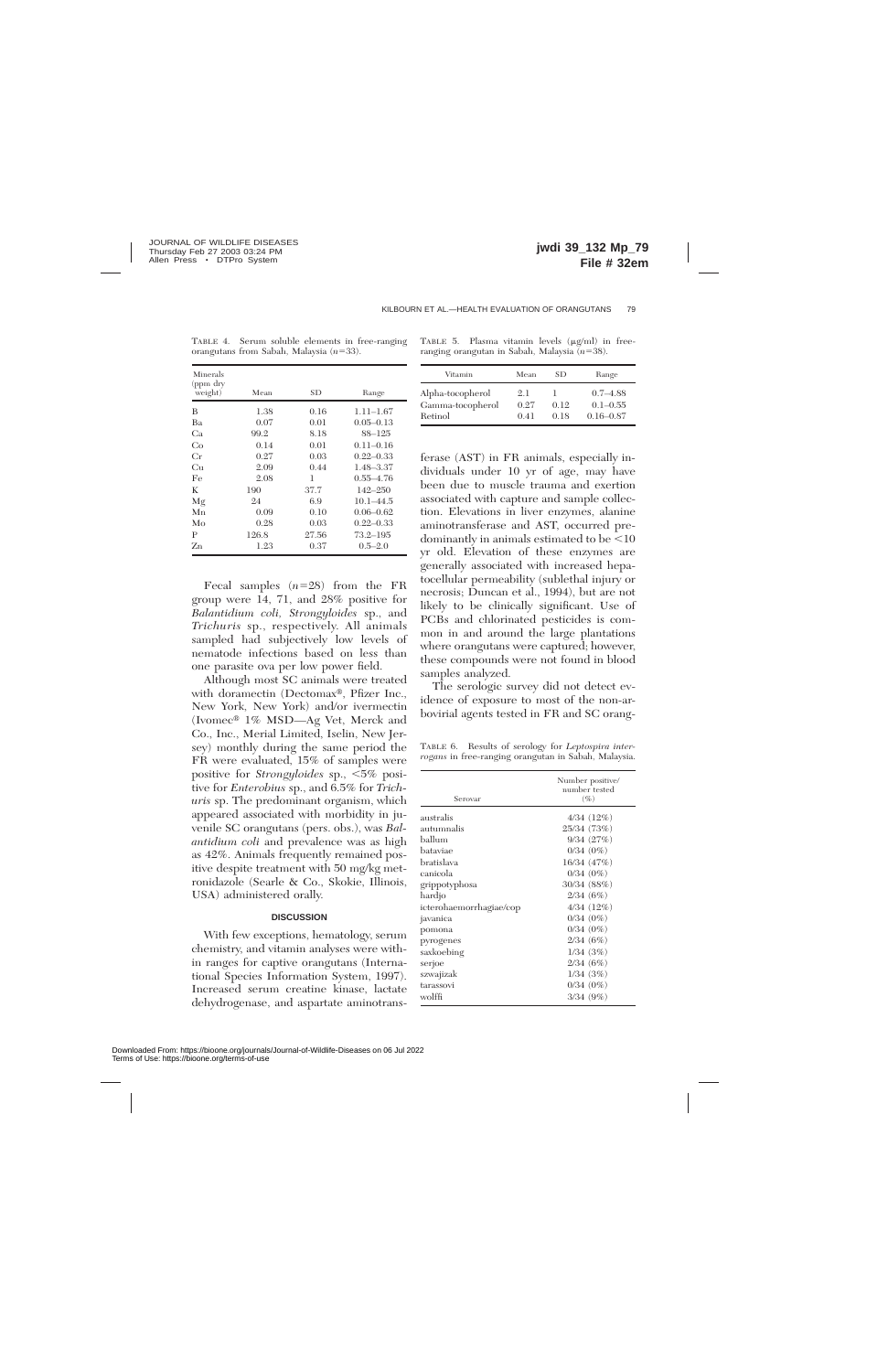utans but there was exposure to six of eight arboviruses in both groups (Tables 1 and 2). In comparison, captive orangutans surveyed in the US have been exposed to a greater number of non-arboviruses (Kalter et al., 1997). Evidence of exposure to some non-arboviral pathogens was higher in SC than in FR orangutans. The prevalence of exposure to multiple potential pathogens in SC population is of concern.

The significant difference in evidence of exposure to adenovirus  $(P<0.0005, \text{RR})$ 7.36, odds ratio [OR] 9) and rotavirus (SA 11) (*P*<0.007, RR 2.04, OR 3.42) in SC compared to FR orangutans could be attributed to increased population densities of animals in captivity compared to FR animals and associated increased aerosol or fecal-oral transmission. These factors could also affect exposure to other respiratory and enteric viruses, which was lower or undetectable in FR orangutans compared to SC animals. Exposure to these viruses was not as common in SC animals compared to orangutans in the US. Evidence of exposure to these viruses in the US may be higher due to increased human contact, samples selected for analysis, older population of animals tested, or vaccination (Kalter et al., 1997).

Morbidity and mortality due to hand, foot and mouth disease in children in Malaysia in 1997 may have been caused by a coxsackie-B virus (Lum et al., 1998) similar to that tested for in the orangutans. The positive results in a few orangutans is probably due to cross-reactions in testing due to low specificity (Heberling, pers. comm.). Evidence of exposure of orangutans to mumps virus increased significantly in 1998. Mumps also increased in humans in Malaysia and surrounding countries (Goh, 1999) possibly associated with a vaccination program.

Lack of antibodies to hepatitis B virus (HBV), hepatitis A virus, simian retrovirus, herpes simplex virus, and simian immunodeficiency virus is notable when compared to the high prevalence reported in other populations of captive orangutans undergoing rehabilitation (Warren et al., 1999). Forty-three percent of orangutans in East Kalimantan, Indonesia had antibodies to HBV. This virus was different than human HBV genotypes (Warren et al., 1999).

Exposure to dengue and Japanese encephalitis viruses appears high. There has been an increase in human cases of these diseases reported in Malaysia (Tesh et al., 1975; Anonymous, 1998a, b, 1999). If effects of these diseases in orangutans are similar to those in humans, exposure to these viruses could be a problem. The ubiquitous presence of antibodies to the Epstein Barr virus was similar to the high prevalence (80%) in captive orangutans in the US (Kalter et al., 1997). Continued work is needed to elucidate its impact on these primates.

There was a human outbreak of leptospirosis in Borneo (Anonymous, 2000). High antibody titers were detected in two orangutans. Single high titers may indicate active infection, but evaluation of significance requires testing serial samples.

Prevalence of *Plasmodium* spp. was significantly different between the two groups (Wolfe et al., 2001). The SC animals had significantly higher frequency of *Plasmodium* spp. infection  $(77\%, P<0.01)$ than FR orangutans (24%). Positive status was independent of sex  $(P>0.05)$  but not independent of age group  $(P<0.01)$  (Wolfe et al., 2001). The SC population's high prevalence of *Plasmodium* spp. infections and low prevalence of positive arthropodborne viral antibody titers were potentially influenced by animals' densities  $(SC>100/$  $km^2$ ; FR 1– $\leq$ 20/km<sup>2</sup>) and presence of vectors. Host population density does not normally weigh heavily in estimates of vectorial capacity; there is only a linear increase in vectorial capacity associated with increases in host density (Spielman and James, 1990). The magnitude of change in host population density here, however, may have had a significant impact on vectorial capacity (Wolfe et al., 2001).

As discussed by Wolfe et al. (2001), high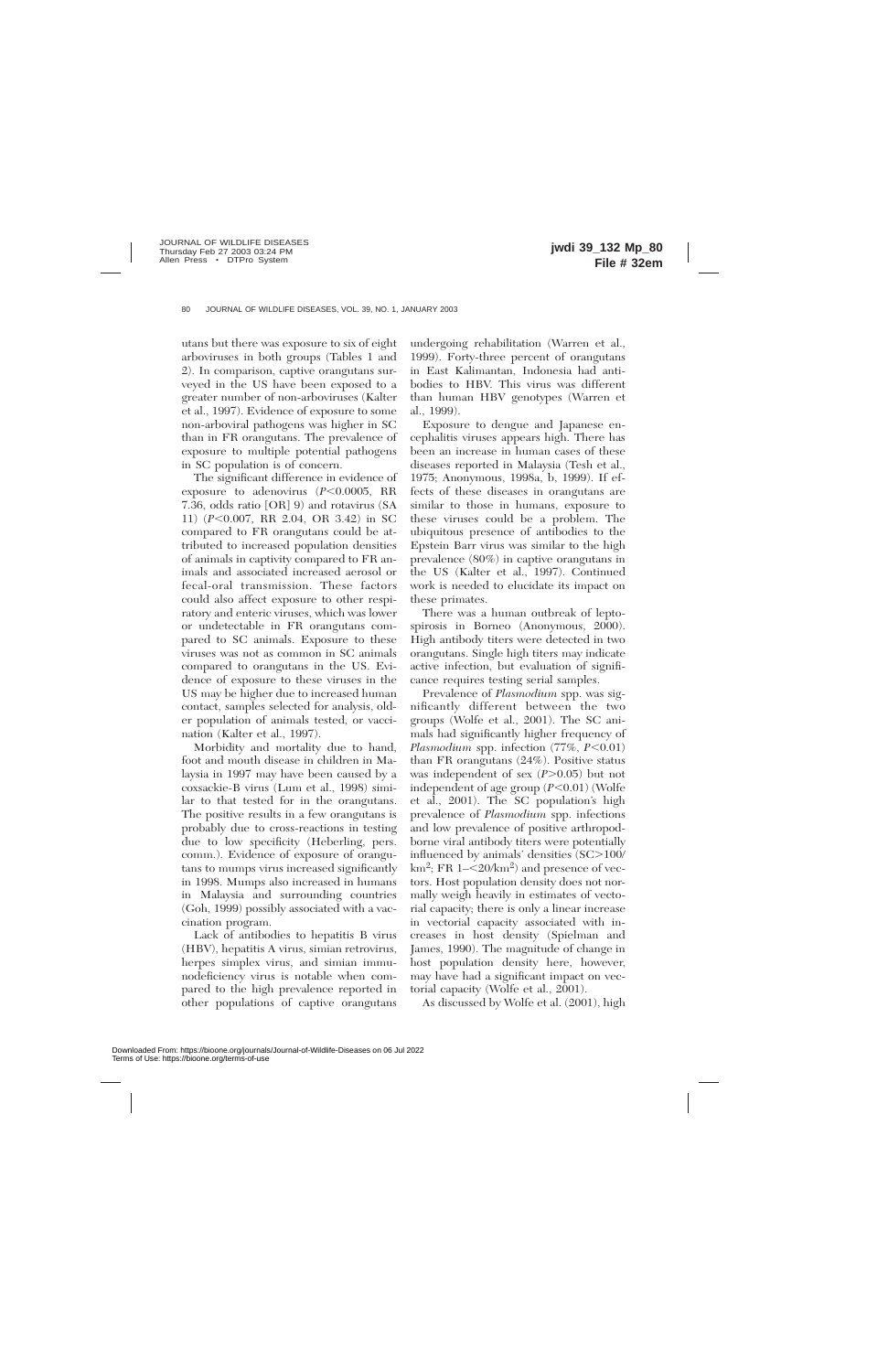prevalence of *Plasmodium pitheci* seen in the predominantly juvenile population of SC compared to FR animals, also could be explained by immature, naïve, and/or compromised immune systems of these young orangutans. Significant differences in age structure  $(P=0)$  with a high proportion of juveniles among SC (87%, 112 of 129) versus adults in the FR population (38%, 32 of 84), may have influenced immunological status in the population.

Exposure of orangutans to humans occurs daily through food handling and presence of staff and tourists in close proximity to the animals and their environment. Human contact and other stressors, such as overcrowding, abnormal social structure or dietary imbalances, also exacerbate the potential susceptibility and transmission.

Treatment of disease in FR orangutans is impractical. In FR populations, as with SC ones, disease prevention is key to reducing adverse impacts on health. Reduction or prevention of disease in the SC could be accomplished by decreasing density, reducing interspecies contact, and modifying husbandry techniques and facilities management to reduce direct disease transmission, vectors, and fomites. Results from FR orangutans in this survey provide information that could help monitor impacts of environmental change (natural and anthropogenic) and translocation procedures.

Orangutans should not be tanslocated from high disease-risk or infected populations to areas where the receiving population is naïve or has low risk of disease exposure, depending on the pathogen. Animals infected with a disease should not be moved to a release site where the disease does not exist. Some infectious agents ubiquitous in FR and SC populations and not associated with clinical disease, such as Ebstein-barr virus, may not warrant special concern with regards to the translocation of animals from one setting to another. Elimination of nonessential interspecies contact and reduction of vector-borne disease transmission is recommended in SC animals.

Preventative medicine and health evaluations should be incorporated into all future orangutan translocation and rehabilitation procedures. Information resulting from monitoring should be used to modify wildlife management techniques.

#### **ACKNOWLEDGMENTS**

We thank the Sabah Wildlife Department and the wildlife staff at SOURC for their assistance in translocations and the collection of biomaterials, especially E. Tambing, Rufinah, Bede, Jomius, Silih, and James, R. Heberling for viral serologic analysis, E. Dierenfeld and M. Fitzpatrick for nutritional analysis, H. Godfrey for assistance with sample analysis and interpretation, the Morris animal foundation, R. Keisling, T. and P. Renke, the New York Community Trust and the Wildlife Health Fellowship from the Field Veterinary Program at the Wildlife Conservation Society for all their essential support.

#### **LITERATURE CITED**

- ANONYMOUS. 1998a. World Health Organization, Communicable disease surveillance and response (CSR): Disease outbreak reports, dengue in Asia, August, 1998, 1 p; www.who.int/ disease-outbreak-news/n1998/aug/n18aug1998.html.
- . 1998b. World Health Organization, Communicable disease surveillance and response (CSR): Dengue and dengue haemorrhagic fever in Malaysia, April, 1998, 1 p; www.who.int/ disease-outbreak-news/n1998/apr/n15apr1998.html.
- . 1999. World Health Organization, Communicable disease surveillance and response (CSR): Epidemic encephalitis in Malaysia, March, 1999. 1 p; www.who.int/disease-outbreak-news/n1999/ mar/n26mar1999.html.
- . 2000. Public health dispatch: Outbreak of acute febrile illness among participants in EcoChallenge Sabah 2000 Malaysia, 2000. Morbidity and Mortality Weekly Report 49: 816–817.
- ANDAU, P. M. 1994. Orangutan survival program Indonesia. *In* Proceedings of the International Conference on Orangutans: The neglected ape, R. D. Nadler (ed.). Zoological Society of San Diego, Fullerton, California.
- ANDAU, P. M., L. K. HIONG, AND J. B. SALE. 1994. Translocation of pocketed orangutans in Sabah. Oryx 28: 263–268.
- COLBORN, T., D. DUMANOSKI, AND J. P. MYERS. 1997. Our stolen future. Penguin Books, New York, New York, 306 pp.
- COX-SINGH, J., S. MAHAYET, M. S. ABDULLAH, AND B. SINGH. 1997. Increased sensitivity of malaria detection by nested polymerase chain reaction using simple sampling and DNA extraction. In-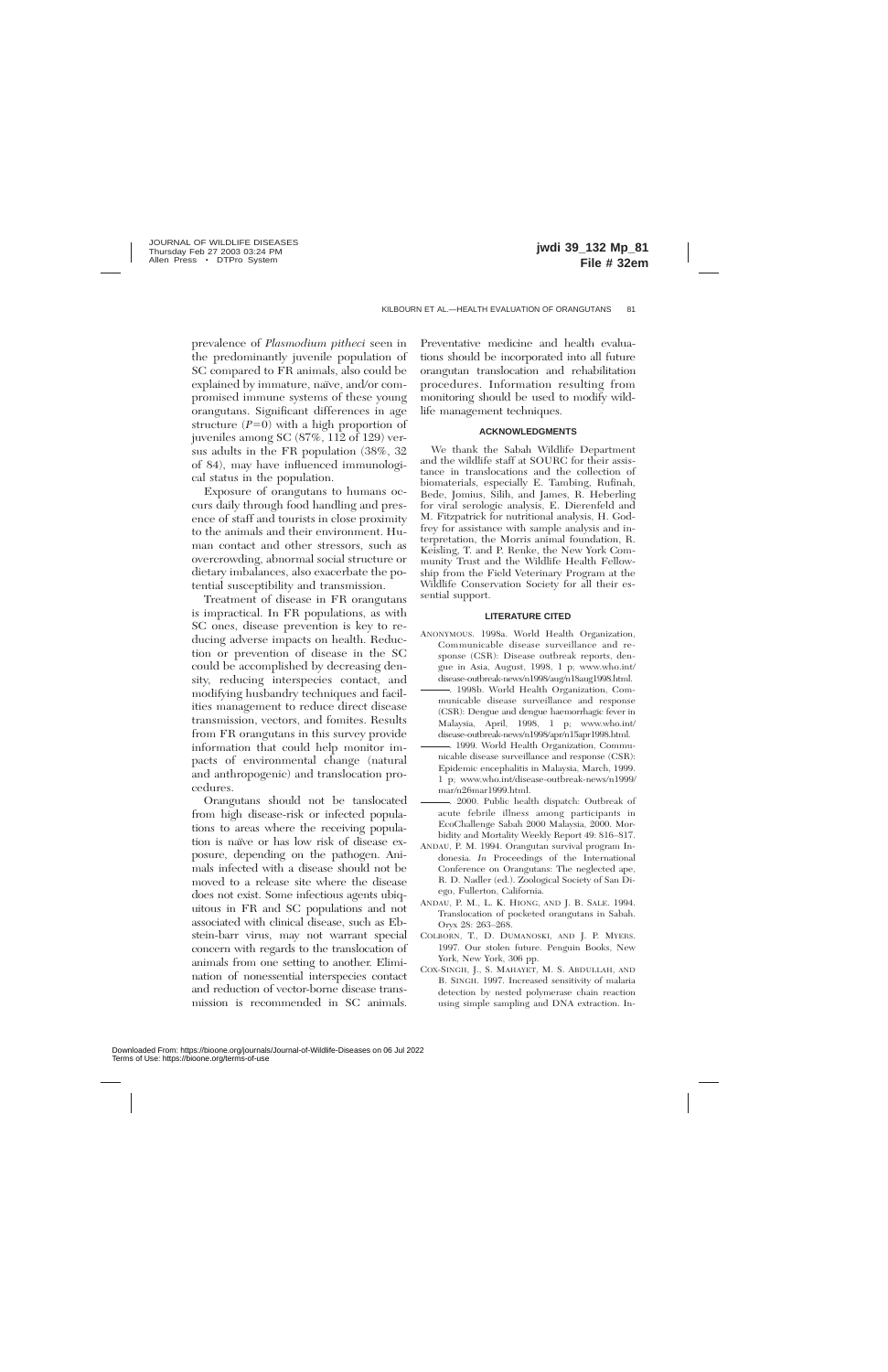ternational Journal of Parasitology. 27: 1575– 1577.

- DIERENFELD, E. S., C. D. SHEPPARD, J. LANGEN-BERG, C. MIRANDE, J. SPRATT, AND F. J. DEIN, 1993. Vitamin E in cranes: Reference ranges and nutrient interactions. Journal of Wildlife Diseases 29: 98–102.
- DOBSON, A. P., AND P. J. HUDSON. 1986. Parasites, disease and the structure of ecological communities. Trends in Ecology and Evolution 1: 11– 15.
- DUNCAN, J. R., K. W. PRASSE, AND E. A MAHAFFEY. 1994. Veterinary laboratory medicine: Clinical pathology. Iowa State University Press, Ames, Iowa, pp. 132–133.
- GOH, K. T. 1999. Resurgence of mumps in Singapore caused by the Rubini mumps virus vaccine strain. Lancet 354: 1355–1356.
- HAHN, C., L. MASCOLA, R. CADER, D. HAAKE, D. VUGIA, C. EASMAN, J. KEYSTONE, B. CONNOR, J. PURDUE, K. HENDRICKS, J. PAPE, L. MCFAR-LAND, M. EYESON-ANNAN, P. BUCK, M. EVANS, R. SALMON, B. SMYTH, T. COLEMAN, AND V. CARDENAS. 2001. Center for Disease Control. Update: Outbreak of acute febrile illness among athletes participating in Eco-Challenge-Sabah 2000—Borneo, Malaysia, 2000. CDC Morbidity and Mortality Weekly Report 50: 21–24.
- HENNEKENS, C. H., AND J. E. BURING. 1987. Epidemiology in medicine, S. L. Mayrent (ed.). Little, Brown and Co., Boston, Massachusettes, 383 pp.
- INTERNATIONAL SPECIES INFORMATION SYSTEM. 1997. Physiological database. Apple Valley, Minnesota, USA; www.isis.org.
- KALTER, S. S., AND R. L. HEBERLING. 1986. Rapid dot-immunobinding assay on nitrocellulose for viral antibodies. Journal of Clinical Microbiology 23: 109–113.
	- , AND R. L. HEBERLING. 1971. Comparative virology of primates. Bacteriology Review 35: 310–364.
	- , J. RATNER, G. V. KALTER, A. R. RODRIGUEZ, AND C. S. KIM. 1967. A survey of primate sera for antibodies to viruses of human and simian origin. American Journal of Epidemiology 86: 552–568.
- , R. HEBERLING, A. COOKE, J. BARRY, P. TIAN, AND W. NORTHAM. 1997. Viral infections of nonhuman primates. Laboratory Animal Science 47: 461–467.
- KILBOURN, A. M., E. J. BOSI, W. B. KARESH, M. LAN-DAU, AND E. TAMBING. 1997. Translocation of wild orangutans (*Pongo pygmaeus pygmaeus*) in Sabah, Malaysia. *In* Proceedings of the American Association of Zoo Veterinarians, C. K. Baer (ed.). American Association of Zoo Veterinarians, Houston, Texas, pp. 301.
	- , H. P. GODFREY, R. A. COOK, P. P. CALLE, E. J. BOSI, S. I. BENTLEY-HIBBERT, K. HUYGEN, M.

LANDAU, M. ZICCARDI, AND W. B. KARESH. 2001. Serum Antigen 85 levels in adjunct testing for active mycobacterial infections in orangutans. Journal of Wildlife Diseases 37: 65–71.

- LUM, L. C. S., K. T. WONG, S. K. LAM, K. B. CHUA, A. Y. GOH, AND W. L. LIM. 1998. Fatal enterovirus 71 encephalomyelitis. Journal of Pediatrics 133: 795–798.
- MARCHETTE, N. 1994. Arboviral zoonoses of Asia. *In* Handbook of zoonoses, 2nd Edition, Section B: Viral, G. Beran and J. Steele (eds.). CRC Press, Boca Raton, Florida, pp. 275–287.
- PRICE, H. A., R. L. WELCH, R. H. SCHEEL, AND L. A. WARREN. 1986. Modified multiresidue method for chlordane, toxaphene and polychlorinated biphenyls in fish. Bulletin of Environmental Contamination and Toxicology 37: 1–9.
- REINHART, K. 1963. Leptospirosis. *In* Diseases transmitted from animals to man, T. Hall (ed.). Charles C. Thomas Publisher, Springfield, Illinois, pp. 624–649.
- ROBERTSON, J. M. Y., AND C. P. VAN SCHAIK. 2001. Causal factors underlying the dramatic decline of the Sumatran orang-utan. Oryx 35: 26–38.
- SINGH, B., J. COX-SINGH, A. O. MILLER, M. S. ABUL-LAH, G. SNOUNOU, AND H. A. RAHMAN. 1996. Detection of malaria in Malaysia by nested polymerase chain reaction amplification of dried blood spots on filter papers. Transcripts of the Royal Society of Tropical Medicine and Hygiene 90: 519–521.
- SPIELMAN, A., AND A. A. JAMES. 1990. Transmission of vector-borne diseases. *In* Tropical and geographic medicine, 2nd Edition, K. S. Mahoud and A. A. F. Warren (eds.). McGraw-Hill, New York, New York, 1159 pp.
- STOWE, H., W. E. BRESELTON, J. B. KANEENE, AND M. SLANKER. 1985. Multielement assays of bovine tissues specimens by inductively coupled argon plasma emission spectroscopy. American Journal of Veterinary Research 46: 561–565.
- TESH, R. B., D. C. GAJDUSEK, R. M. GARRUTO, J. H. CROSS, AND L. ROSEN. 1975. The distribution and prevalence of group A arbovirus neutralizing antibodies among human populations in South East Asia and the Pacific Islands. American Journal of Tropical Medicine and Hygiene 24: 664– 675.
- TSAI, T. 1994. The RNA arboviral zoonoses. *In* Handbook of zoonoses, Section B: Viral, 2nd Edition, G. Beran and J. Steele (eds.). CRC Press, Boca Raton, Florida, pp. 4–7.
- WARREN, K. S., H. NIPHUIS, E. J. HERIYANTO, R. A. VERSCHOOR, R. A. SWAN, AND J. L. HEENEY. 1998. Seroprevalence of specific viral infections in confiscated orangutans (*Pongo pygmaeus*). Journal of Medical Primatology 27: 33–37.
	- , J. L. HEENEY, R. A. SWAN, HERIYANTO, AND E. J. VERSCHOOR. 1999. A new group of hepad-